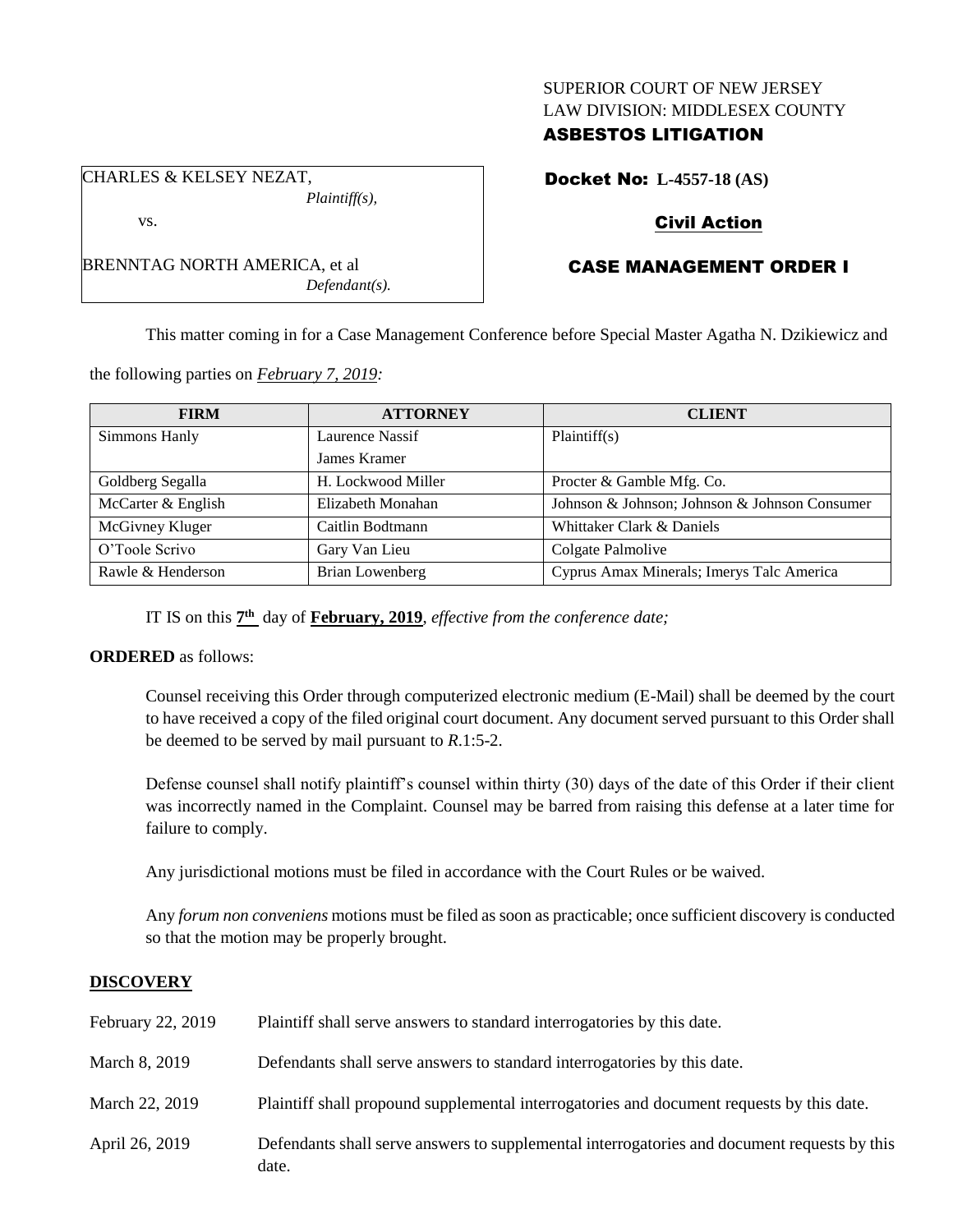| March 22, 2019     | Defendants shall propound supplemental interrogatories and document requests by this date.                                                                                                                  |
|--------------------|-------------------------------------------------------------------------------------------------------------------------------------------------------------------------------------------------------------|
| April 26, 2019     | Plaintiff shall serve answers to supplemental interrogatories and document requests by this<br>date.                                                                                                        |
| July 31, 2019      | Plaintiff depositions shall be conducted by this date. Plaintiff's counsel shall contact the<br>Special Master within one week of this deadline if plaintiff depositions are not completed by<br>this date. |
| July 31, 2019      | Fact discovery, including depositions, shall be completed by this date. Plaintiff's counsel shall<br>contact the Special Master within one week of this deadline if all fact discovery is not<br>completed. |
| September 30, 2019 | Depositions of corporate representatives shall be completed by this date.                                                                                                                                   |

### **EARLY SETTLEMENT**

December 20, 2019 Settlement demands shall be served on all counsel and the Special Master by this date.

# **MEDICAL EXPERT REPORT**

| February 22, 2019 | Plaintiff shall serve executed medical authorizations (along with answers to interrogatories)<br>by this date.                                                                                                                                           |
|-------------------|----------------------------------------------------------------------------------------------------------------------------------------------------------------------------------------------------------------------------------------------------------|
| October 18, 2019  | Plaintiff shall serve medical expert reports by this date.                                                                                                                                                                                               |
| October 18, 2019  | Upon request by defense counsel, plaintiff is to arrange for the transfer of pathology specimens<br>and x-rays, if any, by this date.                                                                                                                    |
| January 17, 2020  | Defendants shall identify its medical experts and serve medical reports, if any, by this date. In<br>addition, defendants shall notify plaintiff's counsel (as well as all counsel of record) of a<br>joinder in an expert medical defense by this date. |

## **LIABILITY EXPERT REPORTS**

October 18, 2019 Plaintiff shall identify its liability experts and serve liability expert reports by this date or waive any opportunity to rely on liability expert testimony.

January 17, 2020 Defendants shall identify its liability experts and serve liability expert reports, if any, by this date or waive any opportunity to rely on liability expert testimony.

# **SUMMARY JUDGMENT MOTION PRACTICE**

October 25, 2019 Plaintiff's counsel shall advise, in writing, of intent not to oppose motions by this date.

 $\_$  ,  $\_$  ,  $\_$  ,  $\_$  ,  $\_$  ,  $\_$  ,  $\_$  ,  $\_$  ,  $\_$  ,  $\_$  ,  $\_$  ,  $\_$  ,  $\_$  ,  $\_$  ,  $\_$  ,  $\_$  ,  $\_$  ,  $\_$  ,  $\_$  ,  $\_$  ,  $\_$  ,  $\_$  ,  $\_$  ,  $\_$  ,  $\_$  ,  $\_$  ,  $\_$  ,  $\_$  ,  $\_$  ,  $\_$  ,  $\_$  ,  $\_$  ,  $\_$  ,  $\_$  ,  $\_$  ,  $\_$  ,  $\_$  ,

- November 8, 2019 Summary judgment motions shall be filed no later than this date.
- December 6, 2019 Last return date for summary judgment motions.